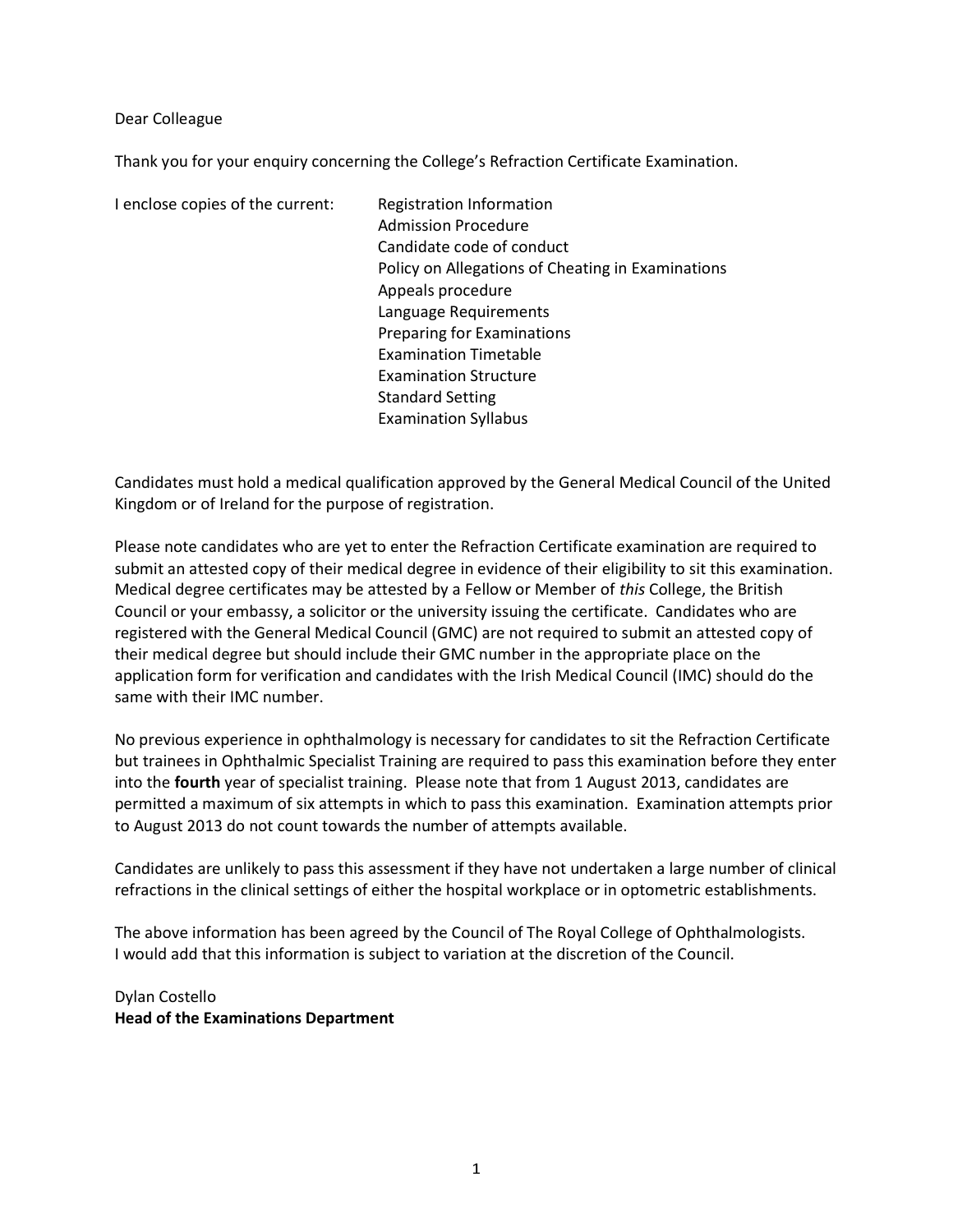### REGISTRATION INFORMATION

Candidates wishing to confirm the eligibility of their medical degree for the purpose of registration with the General Medical Council may do so by the following means:

You can access the World Directory of Medical Schools at the below link:

https://search.wdoms.org/

Candidates who have yet to enter the Refraction Certificate examination are required to submit an attested copy of their medical degree or details of their GMC registration in evidence of their eligibility to sit this examination.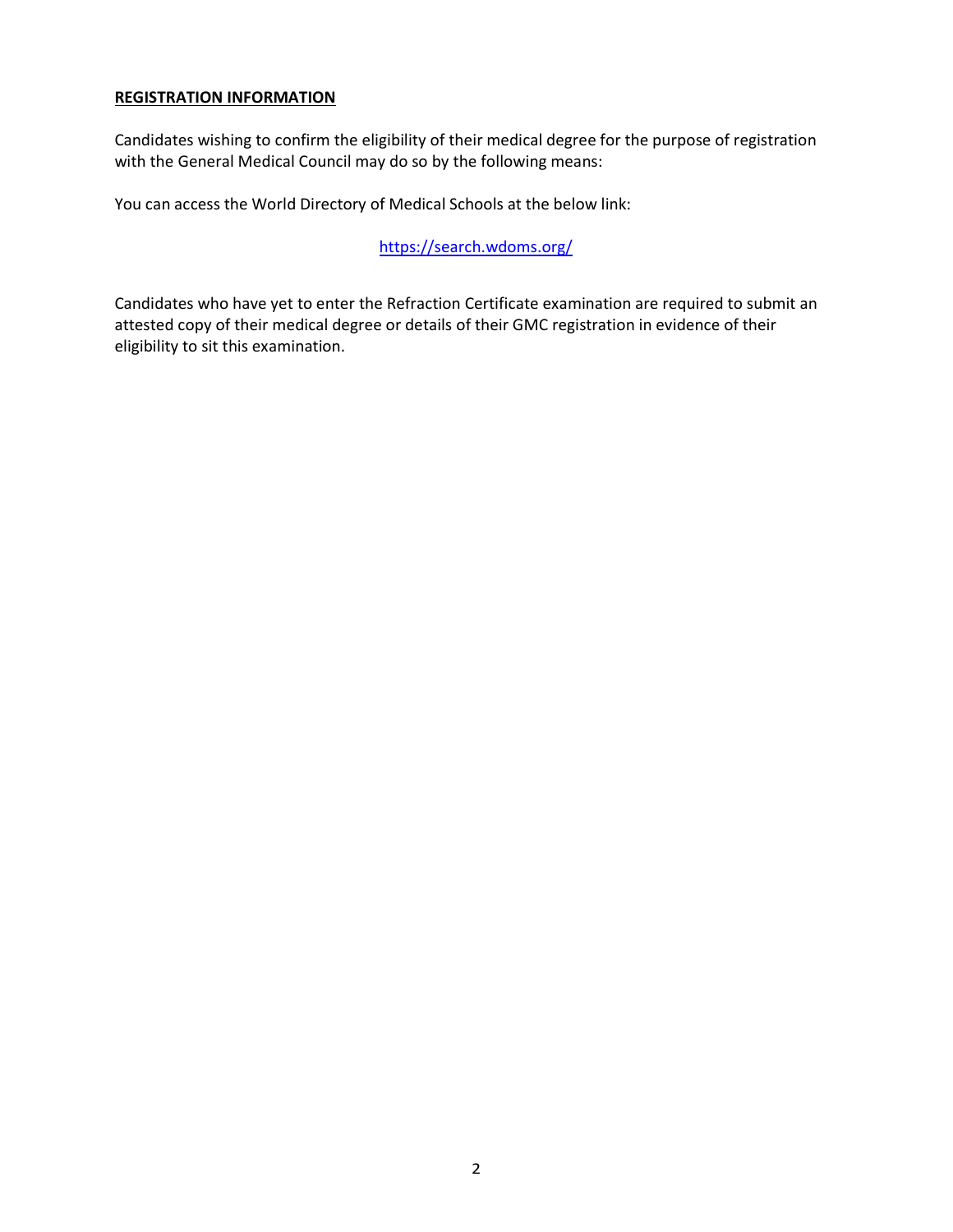### Regulations

The following notes on the regulations concerning applications for admission to the examinations are published for the guidance of candidates:

- 1. Completed applications for admission to an examination must reach the Examinations Department no later than 5.00pm on the closing date, normally approximately ten weeks before the exam is held. It is not possible to accept applications received after the closing date.
- 2. The applications must be accompanied by the fee and such certification as is required by the regulations. If you cannot supply all the relevant certification you must contact the Examinations Department or supply a covering letter as to the reasons why. All outstanding certification must be received BEFORE the closing date, otherwise the candidate will be withdrawn from the examination and forfeit their examination fee. Applications submitted without the required fee will not be accepted.
- 3. Upon receipt of an application the Examinations Department will send all candidates a written receipt. Detailed instructions including written and clinical examination dates will be dispatched to all candidates within ten days after the closing date for receipt of applications.
- 4. Applicants wishing to withdraw their entry for an examination must notify the Examinations Department in writing by 5.00pm on the closing date for receipt of applications. Fees cannot be refunded after this time.
- 5. Applicants must apply for entry visas for the United Kingdom in good time prior to the date of the examination. In exceptional circumstances, if written evidence of the refusal of a visa is provided, the Examinations Committee will consider requests for candidates to withdraw their examination entry, subject to the receipt of a 20% administration charge.
- 6. Candidates unable to attend an examination will forfeit their examination fee. In exceptional circumstances, the Examinations Committee will consider requests to refund following withdrawal of a candidate's entry from the examination sitting subject to receipt of written supplementary evidence (e.g. a detailed medical certificate, a death certificate for a close family member) and subject to a 20% administration charge. Please note that lack of preparation is not considered a suitable reason to withdraw from an examination.
- 7. All candidates will receive feedback regarding their individual performance in the examinations.
- 8. Results are sent via email only with the Pass List being displayed on the College Website. Results are only released upon approval of the Senior Examiner. We regret that examination results are not available by telephone or post.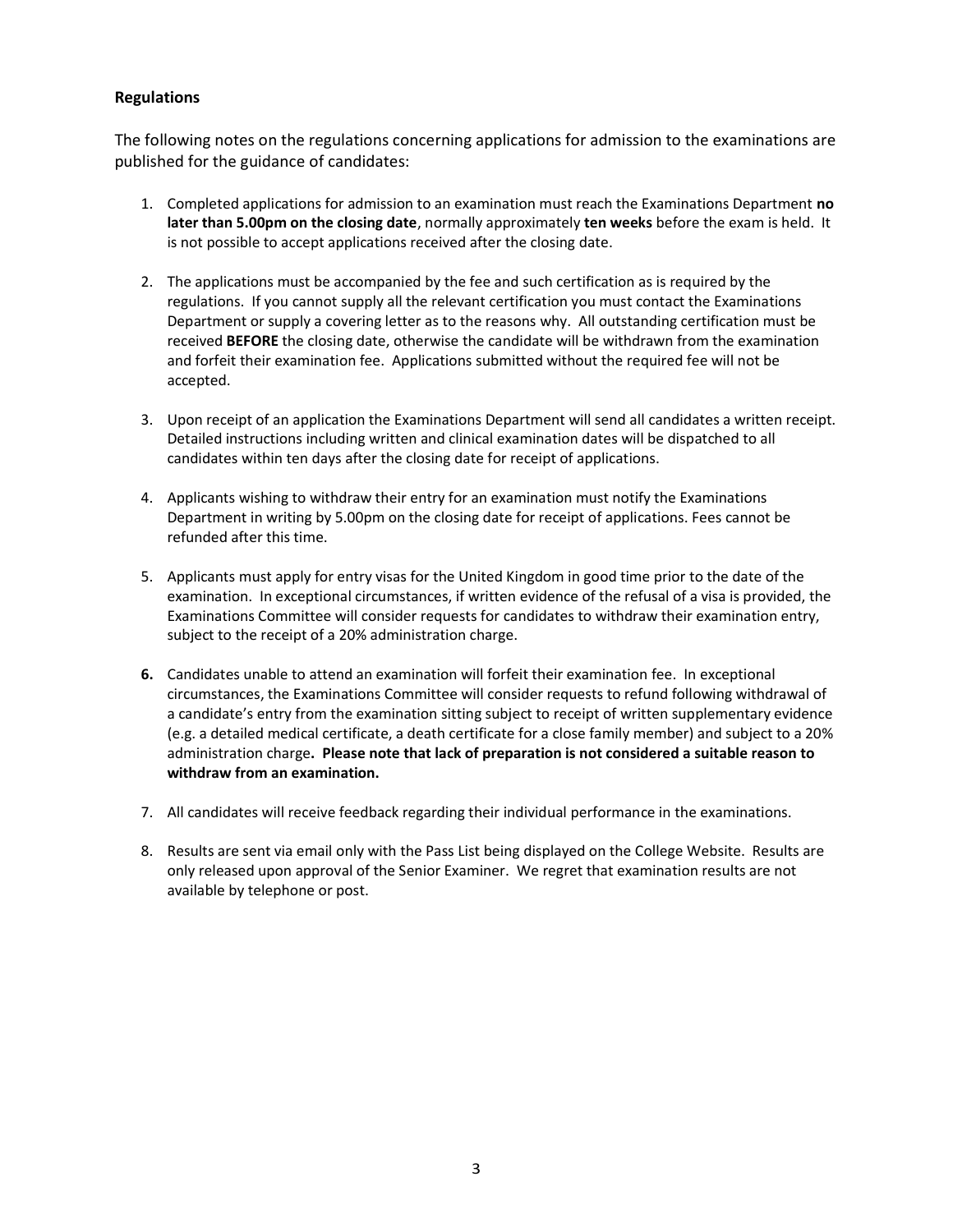### Practical Examination Procedures

1. Unless notified, candidates are not permitted to use calculators in any section of the examinations.

2. Candidates are only allowed to bring their own clinical equipment into the examination in a clear plastic pencil case or plastic bag.

3. Candidates are forbidden to communicate in any way with, seek assistance from, give assistance to, or interfere with the work of other candidates or the invigilators in the examination room or elsewhere during the period of the examination, or indulge in any other form of unfair practice.

4. The Senior Invigilator has the power to expel a candidate from the examination.

5. Candidates are advised to read the Code of Conduct for candidates and applicants, and Policy on Allegations of Cheating and Misconduct in Examinations.

6. Photographic identification (such as a passport or photographic driver's licence) will be checked before candidates are admitted to the examination.

7. For clinical examinations, candidates are required to present themselves in good time and are required to wear name badges throughout the examination period (these will be supplied by the Royal College of Ophthalmologists). The start of the examination cannot be delayed for candidates arriving late.

8. For clinical exams candidates must be appropriately dressed and should follow the Department of Health 'Bare Below the Elbows' guidelines.

9. No books, written material (including passports) or electronic equipment may be consulted during the examination and are not permitted on a candidate's person.

10. Candidates are advised that no extra time will be given to complete the exam stations.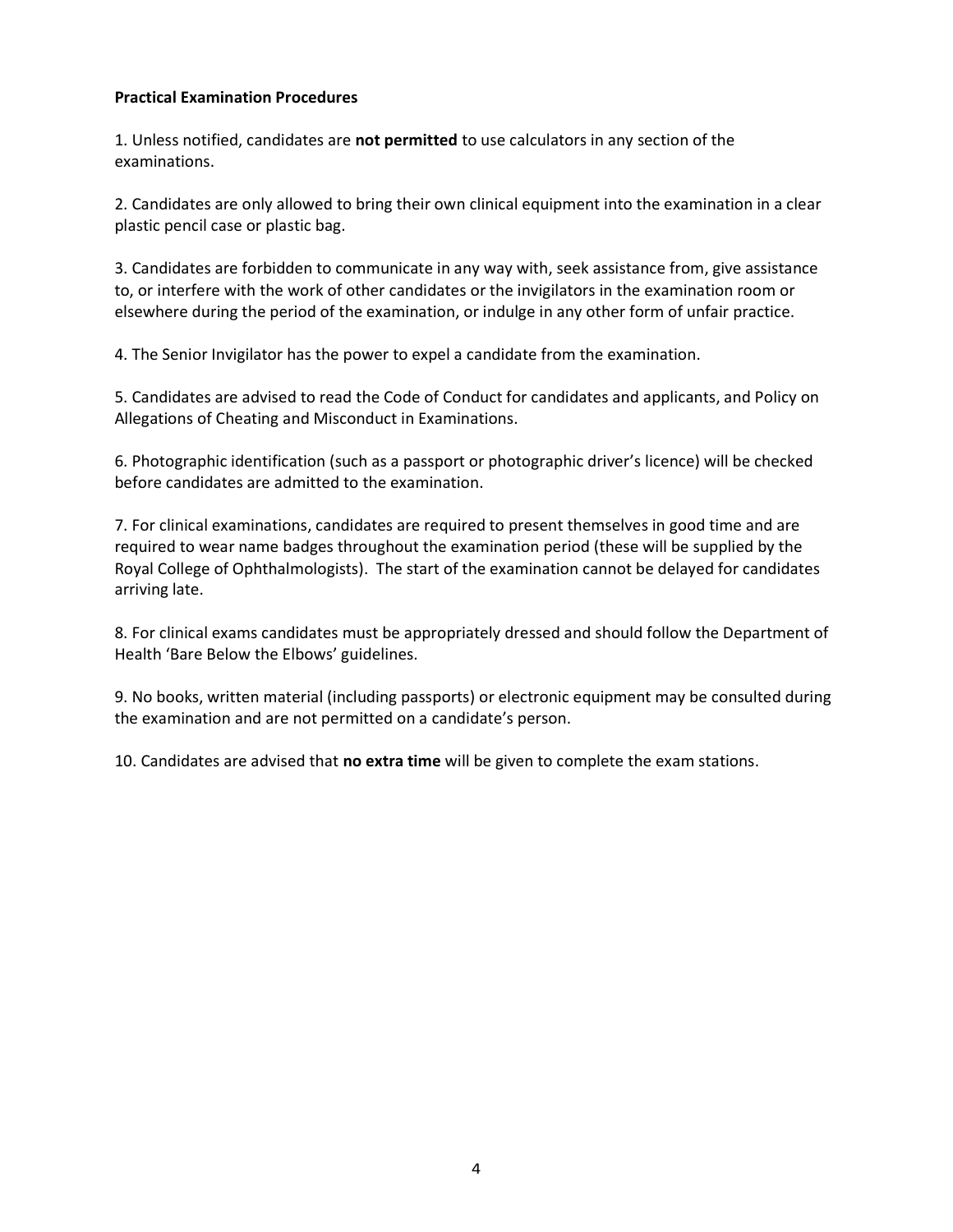### Eligibility

A medically qualified candidate will be eligible to sit the examination provided that he/she:

a) holds a medical qualification approved by the General Medical Council for the purpose of registration

### Please note that it is no longer a requirement to have passed the Refraction Certificate before taking the Part 2 Written. The Refraction Certificate and Part 2 Written exams can be taken in any order but BOTH must be passed in order to sit the final Part 2 Oral examination.

Candidates who have yet to enter the Refraction Certificate examination are required to submit proof of their primary medical qualification. Candidates who are registered with the General Medical Council (GMC) should include their GMC number in the appropriate place on the application form for verification and candidates with the Irish Medical Council (IMC) should do the same with their IMC number. All other candidates are required to submit an attested copy of their medical degree in evidence of their eligibility to sit this examination. Medical degree certificates may be attested by a Fellow or Member of this College, the British Council or your embassy, a solicitor or the university issuing the certificate.

### Condition of the Examination

No previous experience in ophthalmology is necessary for candidates to sit the Refraction Certificate but candidates are unlikely to pass this assessment if they have not undertaken a large number of clinical refractions in the clinical settings of either the hospital workplace or in optometric establishments. Feedback from successful candidates indicates that between 50 and 100 full refractions were completed in preparation for the examination.

Candidates in OST will be required to pass this examination before they enter into the **fourth** year of ophthalmic specialist training.

The examination can be taken before the candidate enters the relevant GMC-approved training programme or when they are on a break in the programme.

The pass will be considered current as long as the candidate enters or re-enters the programme within seven years of passing the examination and satisfies any other currency requirements.

A pass in an examination taken after completing a run-through or higher training programme will not be acceptable for a certificate of completion of training. In that situation, doctors may be able to demonstrate equivalence via the CESR or CEGPR process.

### Exemption

Candidates who have been registered with the General Optical Council as an optometrist in the last five years are exempt from this certificate. Candidates intending to apply for exemption should therefore ensure that they do so within this period. Candidates in ophthalmic specialist training are advised to apply for exemption before the end of year 3.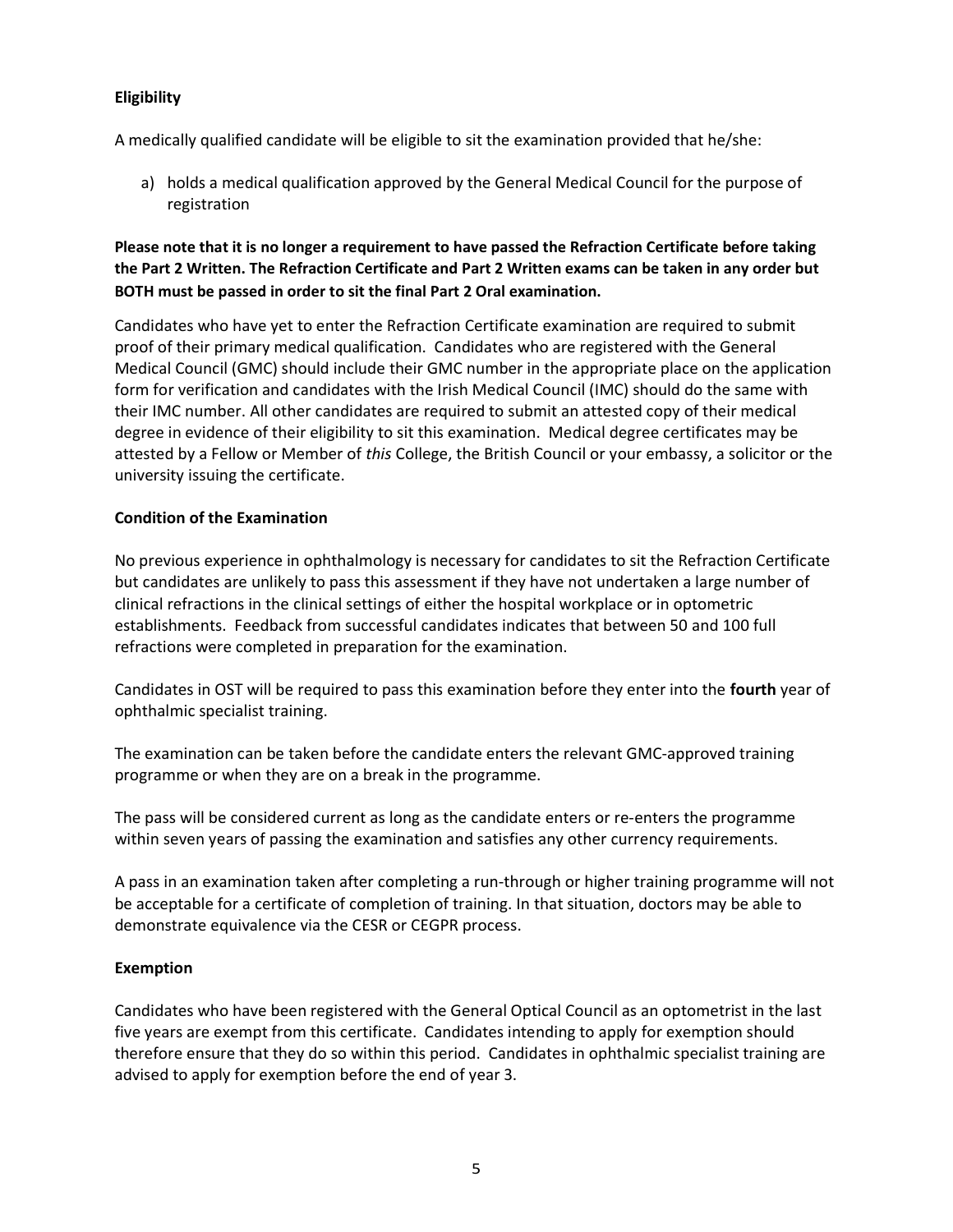In order to apply for exemption from this certificate, candidates must submit details of their GOC registration together with a covering letter to the Head of the Examinations Department formally requesting exemption.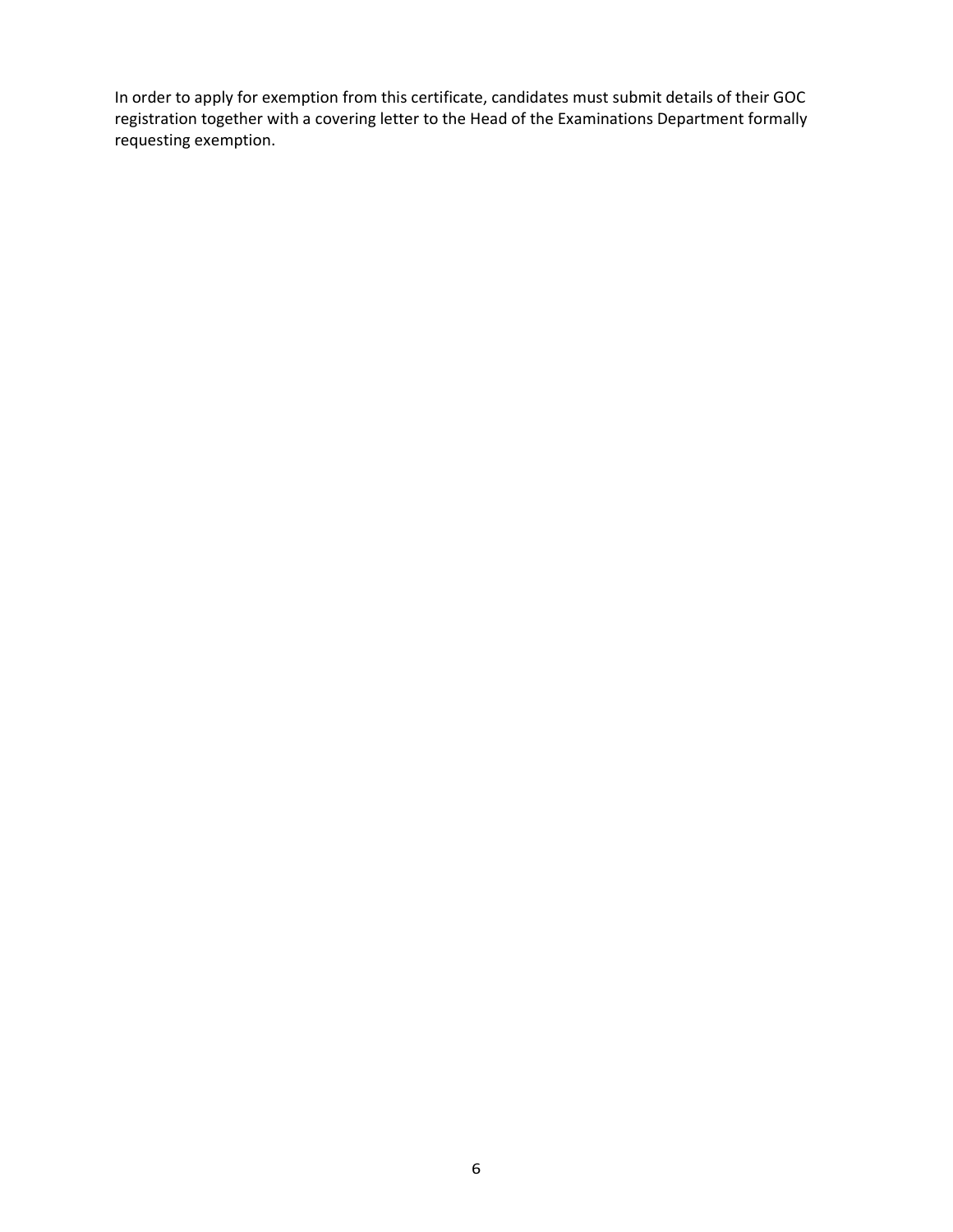

### CODE OF CONDUCT FOR EXAMINATION APPLICANTS AND CANDIDATES

The College's code of conduct can be found on our website, at the following link:

https://www.rcophth.ac.uk/wp-content/uploads/2014/11/Code-of-Conduct-Examinationcandidates-and-applicants-20170404.pdf

## ALLEGATIONS OF CHEATING AND MISCONDUCT IN EXAMINATIONS

Further information regarding the College's Policy on Allegations of Cheating and Misconduct in Examinations can be found on our website, at the following link:

https://www.rcophth.ac.uk/wp-content/uploads/2018/11/Policy-on-Allegations-of-Cheating-and-Misconduct-20181008.pdf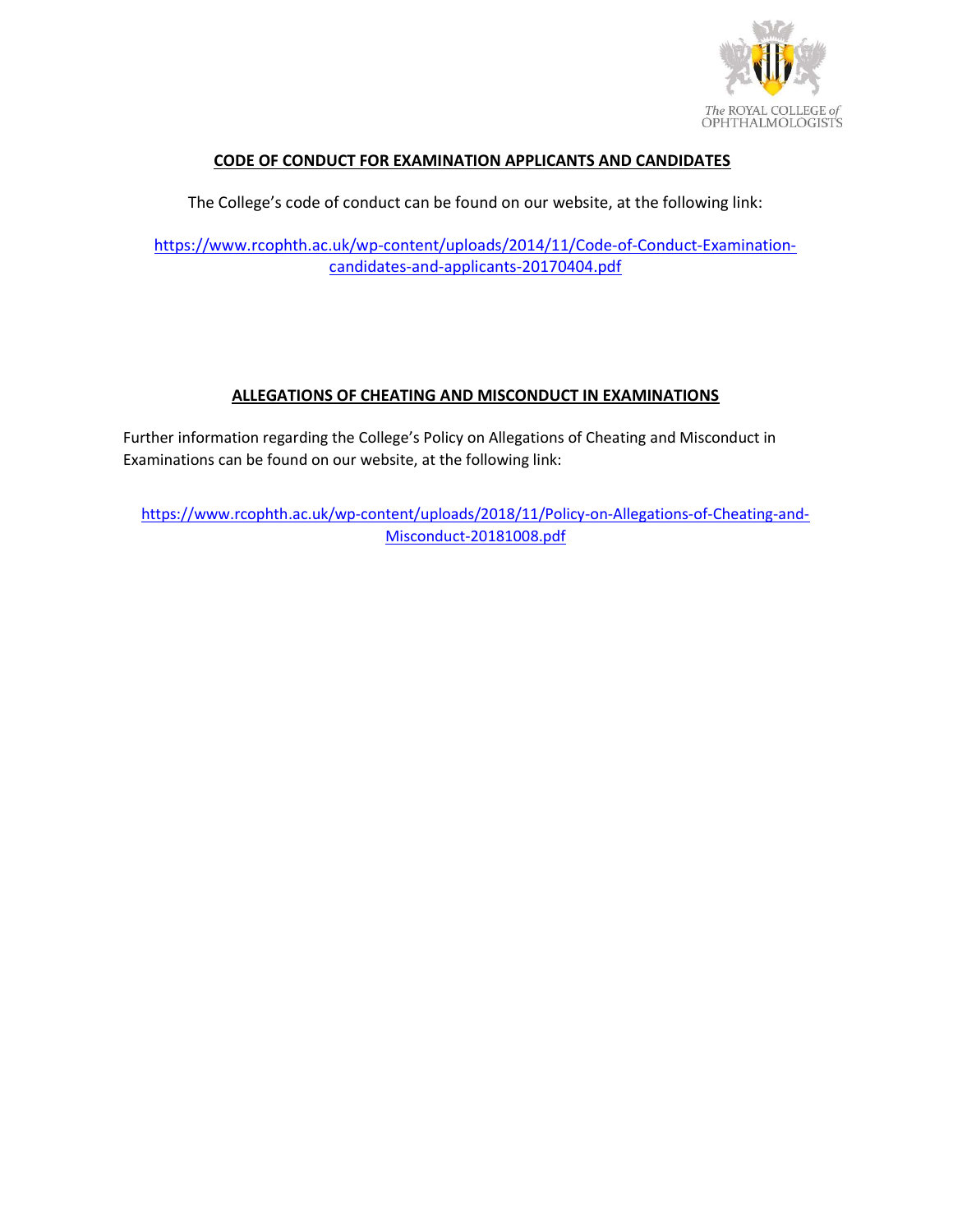### Appeals Procedure

The College's appeal procedure is available online at www.rcophth.ac.uk/examinations/appealsprocedure/

### Language Requirements

All examinations run by the Royal College of Ophthalmologists are conducted in English.

Although candidates are not expected to undertake examinations such as IELTS or PLAB it is expected that candidates should be equivalent to IELTS Level 7.

### Preparing for the examinations

The Royal College of Ophthalmologists recommend that candidates preparing for this examination should:

- Read the appropriate text, syllabi and curriculum for the relevant examination.
- Gain retinoscopy experience in hospitals or optometric practices
- Attend courses A list of courses for examinations can be found on the College website (the College does not run or endorse any of the listed courses: https://www.rcophth.ac.uk/events-and-courses/non-rcophth-events/).
- Ensure they are familiar with principles and values of the General Medical Council's Good Medical Practice (http://www.gmc-uk.org).
- Candidates may also find useful information from the National Advice Centre for Postgraduate Education. (http://www.nhscareers.nhs.uk/nacpme/)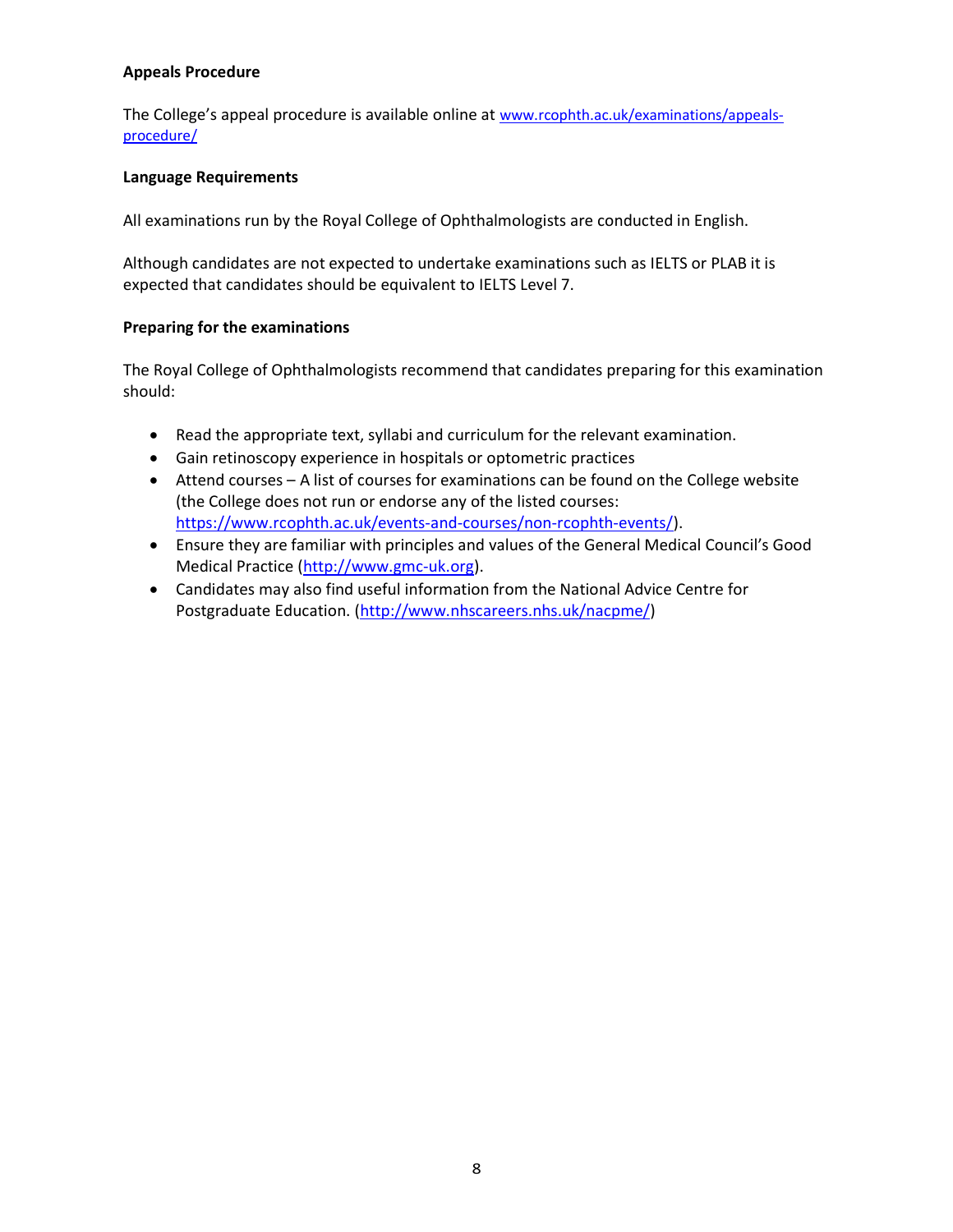### REFRACTION CERTIFICATE EXAMINATION TIMETABLE 2022

### November 2022 – Cairo, Egypt

| <b>Opening Date for Receipt of Applications:</b><br><b>Closing Date for Receipt of Applications:</b> | <b>8 August 2022</b><br>3 October 2022          |
|------------------------------------------------------------------------------------------------------|-------------------------------------------------|
| Sat 26 - Sun 27 November 2022                                                                        | Cairo, Egypt                                    |
| December 2022 - London, United Kingdom                                                               |                                                 |
| <b>Opening Date for Receipt of Applications:</b><br><b>Closing Date for Receipt of Applications:</b> | <b>22 August 2022</b><br><b>17 October 2022</b> |
| Mon 12 - Thurs 15 December 2022                                                                      | London, United Kingdom                          |

There will be a limited number of examination spaces available per examination. Should the number of applications exceed the examination spaces available the Examinations Committee have agreed the following criteria will be applied:

- Priority will be awarded, in the first instance, to applicants in years 2-3 of Ophthalmic Specialist Training (OST) OR years 5-6 of Medical Ophthalmology training
- Should additional spaces be available, second priority will then be awarded to candidates who have previously applied but not been allocated a place
- All remaining places will be awarded on a first come first served basis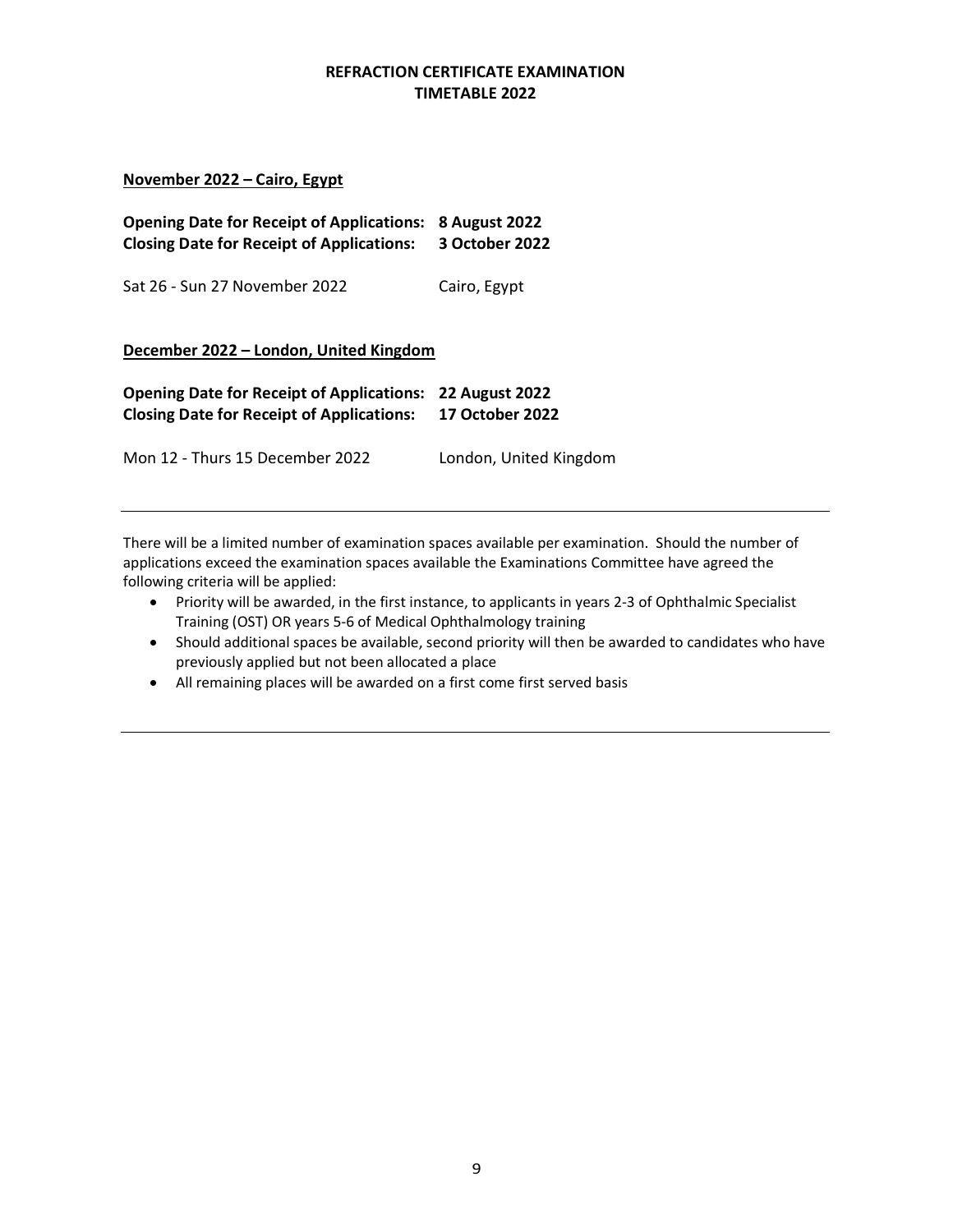# The RCOphth position on Refraction and the Refraction Certificate 2022.

The RCOphth is frequently asked to provide a rationale for including a Refraction Certificate examination and assessing refraction techniques as part of the Fellowship assessment. The following statements and paragraphs make the case for the College's position, which will of course continue to be subject to review by members of the Examinations Committee and College Officers as and when required.

- 1. Refractive error is the leading cause of poor vision in the world.
- 2. As leaders in eye-care provision it is felt to be very important that ophthalmologists have and maintain an in-depth understanding of and appreciation for the processes of refraction.
- 3. The understanding of refraction is a fundamental aspect of ophthalmology and it is the learning of this skill which is important as an understanding of the process and the difficulties that can occur is crucial and cannot just be read from a book. Given that the role of the eye is to refract light to be able to see and our most common operation is a refractive procedure most lay-people would be amazed if they felt the experts they were seeing did not have an understanding of a fundamental ophthalmic process.
- 4. Ophthalmologists use refractive techniques in their general practice and whilst the techniques may be argued to be more immediately relevant to sub-specialty disciplines such as; paediatrics, cornea and refractive disease, a significant proportion of ophthalmologists still practice cataract surgery for which a primary outcome measure is post-operative refraction.
- 5. Ophthalmologists, perhaps without always realising, use a variety of refractive techniques and principles to assess the vision of many patients, particularly those presenting with unexplained visual loss e.g. in the eye emergency room. Being unacquainted with the principles, techniques and tricks of refraction under such circumstances is likely to be a significant impediment to thorough patient assessment.
- 6. The College takes the view that it is important to understand refraction and that as it is a practice skill, an examination remains the best method of assessment.
- 7. It is perhaps only with time and experience that the benefits of a thorough understanding of refraction, its usefulness and applications in practise can be fully appreciated.
- 8. In medicine generally and in ophthalmology, there has been a realisation that sub-specialisation whilst beneficial in some regards may be detrimental in others. It is therefore important that general skills relating to the discipline should be maintained and not cast aside without thorough scrutiny.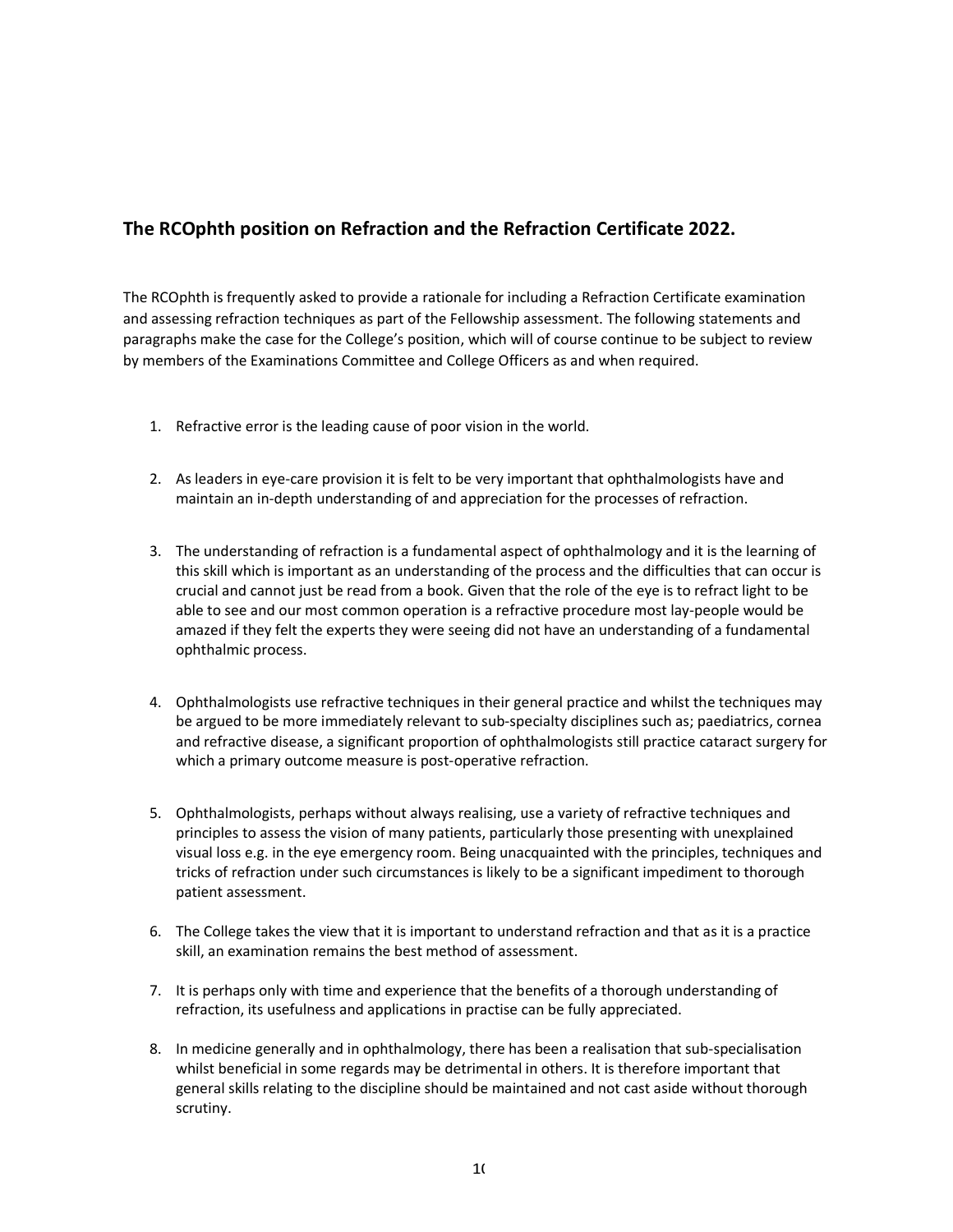Whilst reflection and scrutiny of any educational framework is to be encouraged, the scenario whereby an organisation is repeatedly asked to justify its position by stakeholders with potentially temporally vested interests in altering this position, is not reasonable. We have set out the reasoning behind the College's stance regarding the assessment of refraction and unless there are material / substantial alterations to clinical practise in the UK / Eire this is unlikely to change.

Arguments based purely upon the frequency of such requests (usually) from stakeholders with these temporally vested interests, and without evidence to justify any contrary argument, are unsound, might be viewed as coercion, and will be dismissed.

Some question the College's motives for these decisions. What's in it for the College? Examinations don't make money. There is nothing material in insisting upon a refractive assessment for Fellows for the College. So why do we continue to insist upon these assessments? Simply that we wish to ensure that those of you that follow us do not lose out on something we know to be of critical worth.

It is of significant concern and must be fully appreciated by all, including stakeholders with interests, what the implications and ramifications would be should a decision ever be made to remove the assessment of refractive principles and skills from the Fellowship examinations. These include the very real likelihood that any such decision will almost certainly never be reviewed nor reversed because the will to do so will almost certainly not exist. Any decision of this sort will therefore almost certainly be permanent and will affect the education and abilities of future ophthalmologists for generations. We will do our best to ensure that this does not happen.